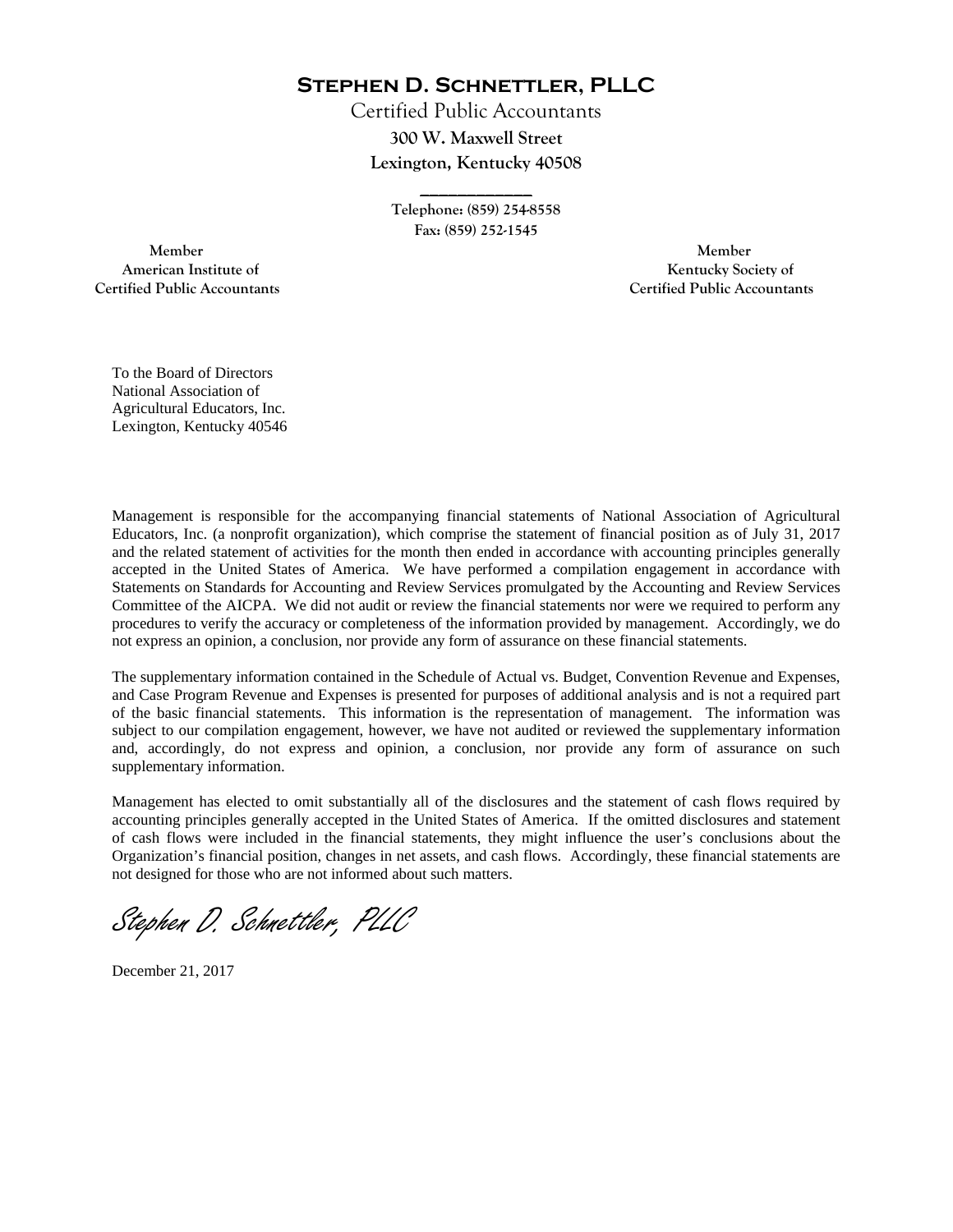## NATIONAL ASSOCIATION OF AGRICULTURAL EDUCATORS, INC. **Statement of Financial Position** July 31, 2017

# ASSETS

| Cash on deposit                    |           |
|------------------------------------|-----------|
| Investments - operating fund       |           |
| Investments - life membership fund |           |
| Accounts receivable                |           |
| Inventory                          |           |
| Prepaid expenses                   |           |
| Property and equipment - CASE      |           |
| Property and equipment             |           |
| <b>TOTAL ASSETS</b>                | \$        |
| <b>LIABILITIES AND NET ASSETS</b>  |           |
| <b>LIABILITIES</b>                 |           |
| Accounts payable                   |           |
| Accrued leave payable              |           |
| Other current liabilities          |           |
| <b>TOTAL LIABILITIES</b>           |           |
| <b>NET ASSETS</b>                  |           |
| Unrestricted net assets:           |           |
| Curront operation                  | 1.041.420 |

| UMUSURUU MU ASSUS.                    |           |
|---------------------------------------|-----------|
| Current operation                     | 1,041,439 |
| Board designated for special purposes | 213,515   |
| Temporarily restricted net assets     | 970       |
| <b>CASE</b> Project                   | 501,795   |
|                                       |           |
| <b>TOTAL NET ASSETS</b>               | 1,757,719 |
|                                       |           |
| TOTAL LIABILITIES AND NET ASSETS      | 1,757,719 |
|                                       |           |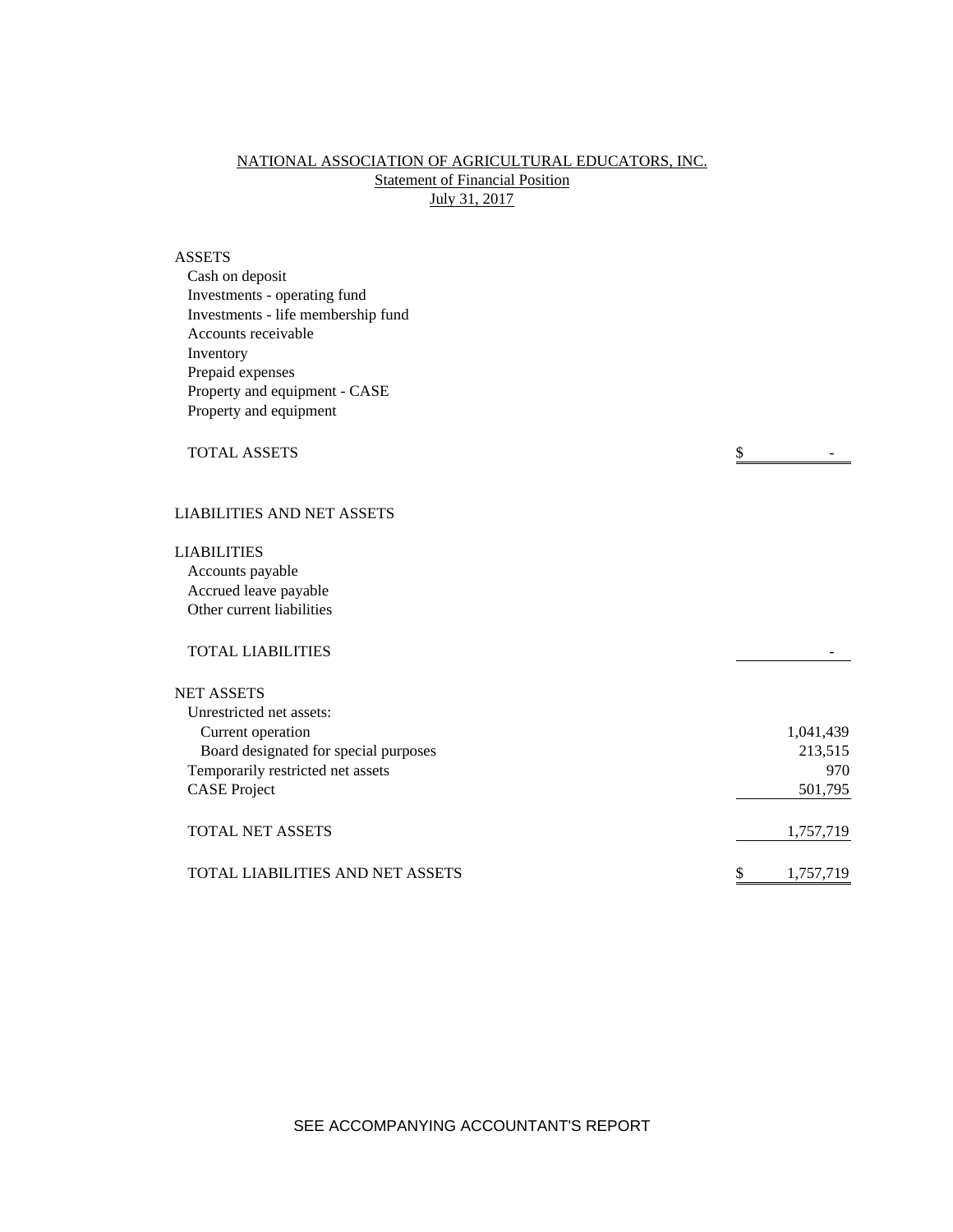#### NATIONAL ASSOCIATION OF AGRICULTURAL EDUCATORS, INC. Statement of Activities For the Year ended June30, 2017

|                                       | Unrestricted |                       |                     |         |                           |     |                 |         |       |           |
|---------------------------------------|--------------|-----------------------|---------------------|---------|---------------------------|-----|-----------------|---------|-------|-----------|
|                                       |              | Current<br>Operations | Board<br>Designated |         | Temporarily<br>Restricted |     | CASE<br>Project |         | Total |           |
| Revenue, Gains and Losses             |              |                       |                     |         |                           |     |                 |         |       |           |
| Membership dues                       | \$           | $(5,100)$ \$          |                     | 5.100   | $\mathbf{\hat{S}}$        |     | \$              |         | \$    |           |
| Convention registration               |              |                       |                     |         |                           |     |                 |         |       |           |
| Sponsorship and awards                |              |                       |                     |         |                           |     |                 |         |       |           |
| Merchandise sales                     |              |                       |                     |         |                           |     |                 |         |       |           |
| Contributions                         |              |                       |                     |         |                           |     |                 |         |       |           |
| Management fees                       |              |                       |                     |         |                           |     |                 |         |       |           |
| Net realized and unrealized           |              |                       |                     |         |                           |     |                 |         |       |           |
| gains (losses) on securities          |              |                       |                     |         |                           |     |                 |         |       |           |
| Interest and dividends                |              |                       |                     |         |                           |     |                 |         |       |           |
| FFA Foundation projects               |              |                       |                     |         |                           |     |                 |         |       |           |
| CASE Program income                   |              |                       |                     |         |                           |     |                 |         |       |           |
| Other income                          |              |                       |                     |         |                           |     |                 |         |       |           |
| Total Revenue, Gaines and Losses      |              | (5,100)               |                     | 5,100   |                           |     |                 |         |       |           |
| Net Assets Released from Restrictions |              |                       |                     |         |                           |     |                 |         |       |           |
| Total Revenue, Gains and Losses       |              |                       |                     |         |                           |     |                 |         |       |           |
| and Reclassifications                 |              | (5,100)               |                     | 5,100   |                           |     |                 |         |       |           |
| Expenses                              |              |                       |                     |         |                           |     |                 |         |       |           |
| General expenses                      |              |                       |                     |         |                           |     |                 |         |       |           |
| FFA Foundation projects               |              |                       |                     |         |                           |     |                 |         |       |           |
| <b>CASE Program expenses</b>          |              |                       |                     |         |                           |     |                 |         |       |           |
| Convention expenses                   |              |                       |                     |         |                           |     |                 |         |       |           |
| Total expenses                        |              |                       |                     |         |                           |     |                 |         |       |           |
| INCREASE (DECREASE) IN NET ASSETS     |              | (5,100)               |                     | 5,100   |                           |     |                 |         |       |           |
| NET ASSETS AT BEGINNING OF PERIOD     |              | 1,046,539             |                     | 208,415 |                           | 970 |                 | 501,795 |       | 1,757,719 |
| NET ASSETS AT END OF PERIOD           | \$           | 1,041,439             | \$                  | 213,515 | \$                        | 970 | \$              | 501,795 | \$    | 1,757,719 |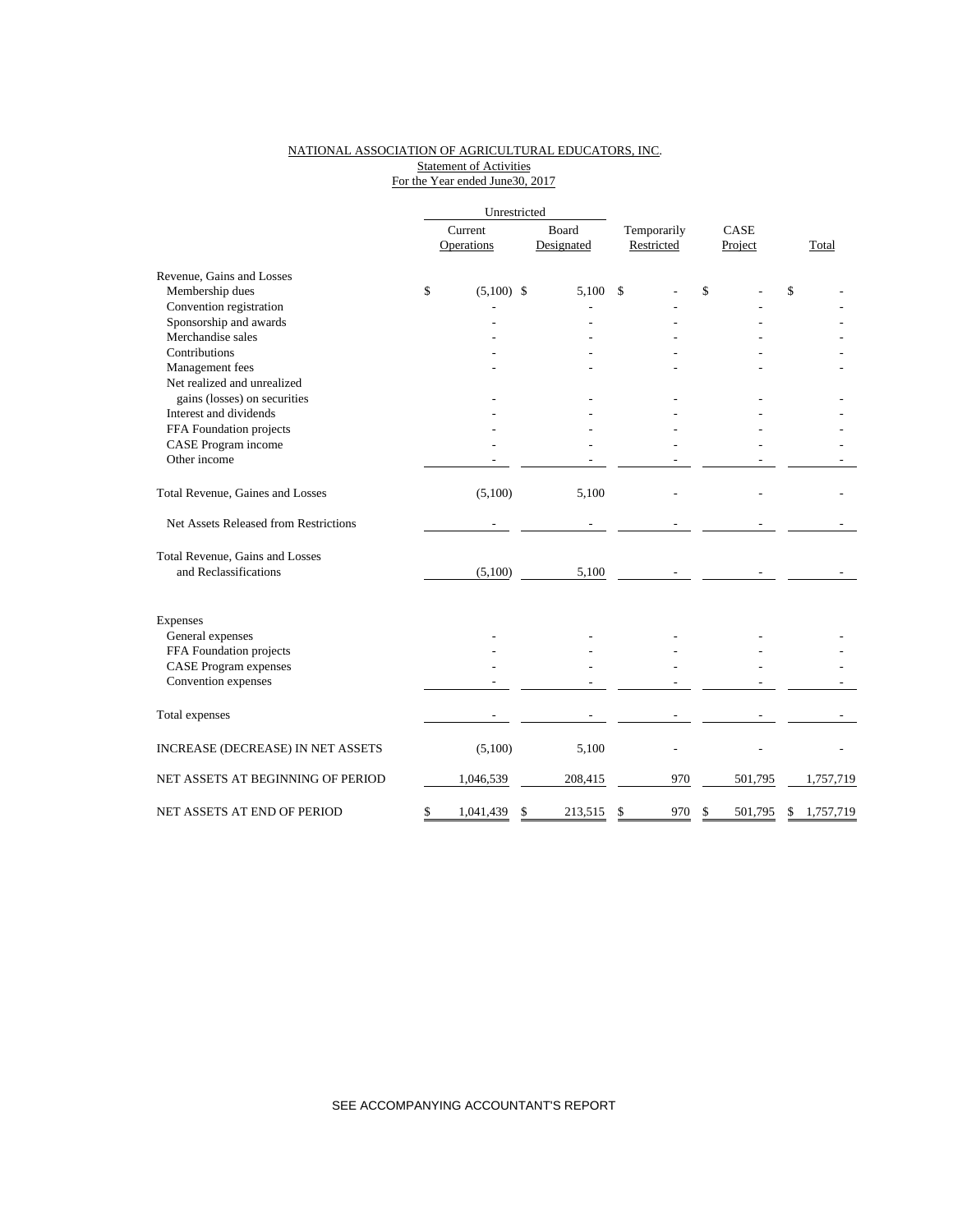## NATIONAL ASSOCIATION OF AGRICULTURAL EDUCATORS, INC. For the One and Twelve Months Ended June 30, 2017 Schedule of Actual vs. Budget

|                                                             | <b>MONTH</b><br><b>ACTUAL</b> | <b>MONTH</b><br><b>BUDGET</b> | <b>MONTH</b><br><b>\$VARIANCE</b> | YEAR TO DATE<br><b>ACTUAL</b> | <b>YEAR</b><br><b>BUDGET</b> | <b>YEAR</b><br><b><i>SVARIANCE</i></b> |
|-------------------------------------------------------------|-------------------------------|-------------------------------|-----------------------------------|-------------------------------|------------------------------|----------------------------------------|
| <b>REVENUE</b>                                              |                               |                               |                                   |                               |                              |                                        |
| Member dues                                                 |                               | \$<br>33,704                  | \$<br>(33,704)                    |                               | \$<br>404,445                | \$<br>(404, 445)                       |
| Corporate membership dues                                   |                               | 2,625                         | (2,625)                           |                               | 31,500                       | (31,500)                               |
| Upper division scholarships                                 |                               | 1,833                         | (1,833)                           |                               | 22,000                       | (22,000)                               |
| Delmar scholarships                                         |                               | 625                           | (625)                             |                               | 7,500                        | (7,500)                                |
| Foundation management fees                                  |                               | 8,333                         | (8, 333)                          |                               | 100,000                      | (100,000)                              |
| Interest and dividends                                      |                               | 2,917                         | (2,917)                           |                               | 35,000                       | (35,000)                               |
| Net realized and unrealized<br>gains (losses) on securities |                               |                               | ÷,                                |                               | ÷,                           |                                        |
| Merchandise sales                                           |                               | 500                           | (500)                             |                               | 6,000                        | (6,000)                                |
| Investment income, Life Fund                                |                               | 1,000                         | (1,000)                           |                               | 12,000                       | (12,000)                               |
| Contributions, Legislative Fund                             |                               | ÷                             | ÷.                                |                               | ä,                           | $\overline{a}$                         |
| Miscellaneous income                                        |                               | 750                           | (750)                             |                               | 9,000                        | (9,000)                                |
| Scholarship raffle proceeds                                 |                               |                               |                                   |                               |                              |                                        |
| National Teach Ag Campaign                                  |                               | 37,500                        | (37,500)                          |                               | 450,000                      | (450,000)                              |
| Teacher crisis fund                                         |                               | $\sim$                        | ÷,                                |                               | $\blacksquare$               |                                        |
| <b>BFRDP</b> Grant                                          |                               |                               |                                   |                               |                              |                                        |
| AEM business manager stipend                                |                               | 333                           | (333)                             |                               | 4,000                        | (4,000)                                |
| DuPont agriscience revenue                                  |                               | ÷,                            | ÷,                                |                               | $\blacksquare$               | ä,                                     |
| DuPont - non foundation                                     |                               |                               | $\overline{a}$                    |                               | $\overline{a}$               |                                        |
| NPS National Ag Ed leadership dinner                        |                               | 352                           | (352)                             |                               | 4,225                        | (4,225)                                |
| CASE management fee                                         |                               | 2,000                         | (2,000)                           |                               | 24,000                       | (24,000)                               |
| Council MMM management fee                                  |                               | 417                           | (417)                             |                               | 5,000                        | (5,000)                                |
| Teach AG non-foundation revenue                             |                               |                               |                                   |                               |                              |                                        |
| FFA Foundation project - TTTK                               |                               | 4,375                         | (4,375)                           |                               | 52,500                       | (52,500)                               |
| FFA Foundation project - OPAP                               |                               | 917                           | (917)                             |                               | 11,000                       | (11,000)                               |
| FFA Foundation project - OMSP                               |                               | 917                           | (917)                             |                               | 11,000                       | (11,000)                               |
| FFA Foundation project - OT                                 |                               | 917                           | (917)                             |                               | 11,000                       | (11,000)                               |
| FFA Foundation project - OYM                                |                               | 917                           | (917)                             |                               | 11,000                       | (11,000)                               |
| FFA Foundation project - Lifetime Achievement               |                               | 208                           | (208)                             |                               | 2,500                        | (2,500)                                |
| FFA Foundation project - Outstanding Service Citation       |                               | $\omega$                      | ä,                                |                               | $\qquad \qquad \blacksquare$ |                                        |
| FFA Foundation teacher workshop                             |                               | 1,667                         | (1,667)                           |                               | 20,000                       | (20,000)                               |
| FFA Foundation upper division scholarships                  |                               | ÷                             | ä,                                |                               | L.                           | $\sim$                                 |
| FFA Foundation Agriscience Teacher                          |                               | 2,050                         | (2,050)                           |                               | 24,600                       | (24,600)                               |
| FFA Foundation NATAA/NAII                                   |                               | 10,000                        | (10,000)                          |                               | 120,000                      | (120,000)                              |
| FFA Foundation project - XLR8                               |                               | 2,000                         | (2,000)                           |                               | 24,000                       | (24,000)                               |
| FFA Foundation communities of practice                      |                               | 4,783                         | (4,783)                           |                               | 57,400                       | (57, 400)                              |
| FFA Foundation convention internet lounge                   |                               |                               |                                   |                               |                              | ä,                                     |
| CASE program net income                                     |                               | ÷,                            | ÷,                                |                               | L,                           |                                        |
| Convention net income                                       |                               | 5,703                         | (5,703)                           |                               | 58,450                       | (58, 450)                              |
| <b>TOTAL REVENUE</b>                                        | $\overline{\phantom{a}}$      | 127,343                       | (127, 343)                        | $\blacksquare$                | 1,518,120                    | (1,518,120)                            |
| <b>EXPENSES</b>                                             |                               |                               |                                   |                               |                              |                                        |
| Salaries                                                    |                               | 31,166                        | (31, 166)                         |                               | 373,987                      | (373,987)                              |
| Taxes and benefits                                          |                               | 8,568                         | (8, 568)                          |                               | 102,817                      | (102, 817)                             |
| Computer service                                            |                               | 667                           | (667)                             |                               | 8,000                        | (8,000)                                |
| Telephone                                                   |                               | 500                           | (500)                             |                               | 6,000                        | (6,000)                                |
| Accounting                                                  |                               | 1,367                         | (1, 367)                          |                               | 16,400                       | (16, 400)                              |
| Depreciation                                                |                               | 333                           | (333)                             |                               | 4,000                        | (4,000)                                |
| Rent                                                        |                               | 833                           | (833)                             |                               | 10,000                       | (10,000)                               |
| Insurance                                                   |                               | 833                           | (833)                             |                               | 10,000                       | (10,000)                               |
| Legal                                                       |                               | 83                            | (83)                              |                               | 1,000                        | (1,000)                                |
| Office Supplies                                             |                               | 1,083                         | (1,083)                           |                               | 13,000                       | (13,000)                               |
| Bank charges and investment fees                            |                               | 8                             | (8)                               |                               | 100                          | (100)                                  |
| Printing, general                                           |                               | 250                           | (250)                             |                               | 3,000                        | (3,000)                                |
| Staff training                                              |                               | 42                            | (42)                              |                               | 500                          | (500)                                  |
| Taxes and licenses                                          |                               | $\overline{4}$                | (4)                               |                               | 50                           | (50)                                   |
| Membership and contributions                                |                               | 1,667                         | (1,667)                           |                               | 20,000                       | (20,000)                               |
| Travel, staff                                               |                               | 2,917                         | (2,917)                           |                               | 35,000                       | (35,000)                               |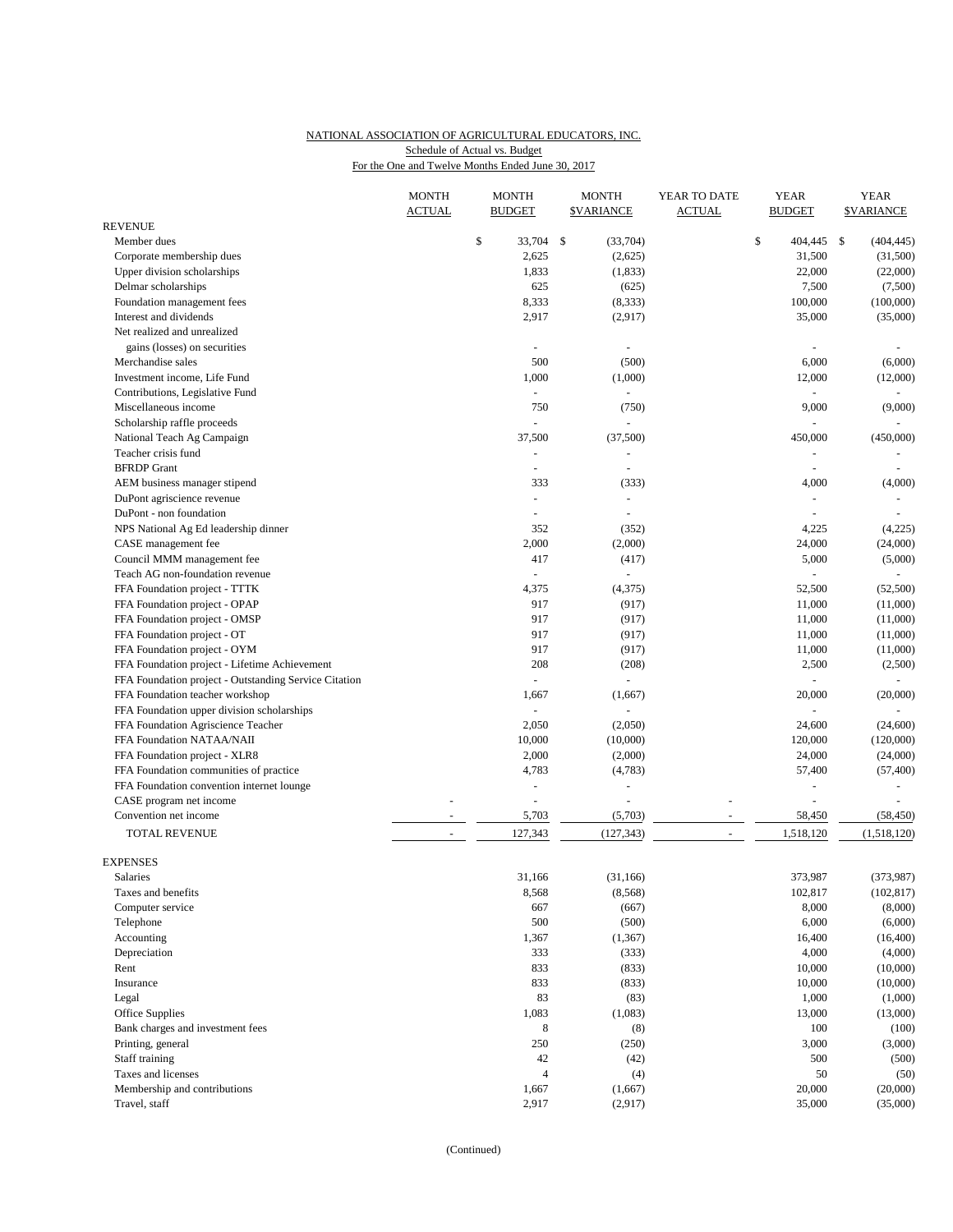## NATIONAL ASSOCIATION OF AGRICULTURAL EDUCATORS, INC. For the One and Twelve Months Ended June 30, 2017 Schedule of Actual vs. Budget

|                                                       | <b>MONTH</b><br><b>ACTUAL</b> | <b>MONTH</b><br><b>BUDGET</b> | <b>MONTH</b><br><b>\$VARIANCE</b> | YEAR TO DATE<br><b>ACTUAL</b> | <b>YEAR</b><br><b>BUDGET</b> | <b>YEAR</b><br><b><i>SVARIANCE</i></b> |
|-------------------------------------------------------|-------------------------------|-------------------------------|-----------------------------------|-------------------------------|------------------------------|----------------------------------------|
|                                                       |                               |                               |                                   |                               |                              |                                        |
| Promotion and marketing                               |                               | 2,083                         | (2,083)                           |                               | 25,000                       | (25,000)                               |
| Merchandise and diaries                               |                               | 208                           | (208)                             |                               | 2,500                        | (2,500)                                |
| Photocopying                                          |                               | 8                             | (8)                               |                               | 100                          | (100)                                  |
| Postage, general                                      |                               | 667                           | (667)                             |                               | 8,000                        | (8,000)                                |
| Professional liability insurance                      |                               | 3,233                         | (3,233)                           |                               | 38,790                       | (38,790)                               |
| Public relations                                      |                               | 83                            | (83)                              |                               | 1,000                        | (1,000)                                |
| Delmar scholarships                                   |                               | 625                           | (625)                             |                               | 7,500                        | (7,500)                                |
| Travel, regional secretaries                          |                               | 1,500                         | (1,500)                           |                               | 18,000                       | (18,000)                               |
| Travel, board of directors                            |                               | 3,333                         | (3, 333)                          |                               | 40,000                       | (40,000)                               |
| Nat'l Teach Ag Campaign                               |                               | 34,167                        | (34, 167)                         |                               | 410,000                      | (410,000)                              |
| FFA Foundation project - TTTK                         |                               | 3,875                         | (3,875)                           |                               | 46,500                       | (46,500)                               |
| FFA Foundation project - OPAP                         |                               | 917                           | (917)                             |                               | 11,000                       | (11,000)                               |
| FFA Foundation project - OMSP                         |                               | 917                           | (917)                             |                               | 11,000                       | (11,000)                               |
| FFA Foundation project - OT                           |                               | 917                           | (917)                             |                               | 11,000                       | (11,000)                               |
| FFA Foundation project - OYM                          |                               | 917                           | (917)                             |                               | 11,000                       | (11,000)                               |
| FFA Foundation project - Lifetime achievement         |                               | 208                           | (208)                             |                               | 2,500                        | (2,500)                                |
| FFA Foundation project - Outstanding service citation |                               | $\equiv$                      | $\blacksquare$                    |                               |                              |                                        |
| FFA Foundation teacher workshop                       |                               | ÷,                            | $\overline{\phantom{a}}$          |                               | L,                           |                                        |
| FFA Foundation Regional Grants                        |                               |                               |                                   |                               |                              |                                        |
| FFA Foundation Agrisciense Teachers                   |                               | 833                           | (833)                             |                               | 10,000                       | (10,000)                               |
| FFA Foundation XLR8                                   |                               | 2,000                         | (2,000)                           |                               | 24,000                       | (24,000)                               |
| FFA Foundation convention internet lounge             |                               | $\qquad \qquad \blacksquare$  |                                   |                               |                              |                                        |
| NPS Ag Ed Leadership dinner                           |                               | 352                           | (352)                             |                               | 4,225                        | (4,225)                                |
| Upper division scholarships                           |                               | 1,833                         | (1, 833)                          |                               | 22,000                       | (22,000)                               |
| <b>TTTK</b>                                           |                               | L,                            |                                   |                               |                              |                                        |
| DuPont Agriscience                                    |                               | ÷,                            |                                   |                               | L,                           |                                        |
| Regional grants                                       |                               | $\overline{a}$                |                                   |                               |                              |                                        |
| NPS expense                                           |                               | 417                           | (417)                             |                               | 5,000                        | (5,000)                                |
| Webinar expense                                       |                               | 42                            | (42)                              |                               | 500                          | (500)                                  |
| Teacher crisis fund                                   |                               |                               |                                   |                               |                              |                                        |
| Communities of practice expense                       |                               | 3,167                         | (3,167)                           |                               | 38,000                       | (38,000)                               |
| Substitute teacher hire behinds                       |                               | 42                            | (42)                              |                               | 500                          | (500)                                  |
| Website                                               |                               | 1,500                         | (1,500)                           |                               | 18,000                       | (18,000)                               |
| <b>NATAA</b>                                          |                               | 10,000                        | (10,000)                          |                               | 120,000                      | (120,000)                              |
| <b>BFRDP</b> expense                                  |                               |                               |                                   |                               |                              |                                        |
| <b>BFPD</b> contract labor                            |                               | $\blacksquare$                | $\blacksquare$                    |                               | ÷,                           | $\sim$                                 |
| Credit card expense                                   |                               | 333                           | (333)                             |                               | 4,000                        | (4,000)                                |
| Storage                                               |                               | $\overline{a}$                | $\blacksquare$                    |                               | ÷,                           |                                        |
| Professional development                              |                               | ÷,                            | $\blacksquare$                    |                               | L,                           |                                        |
| Miscellaneous                                         |                               |                               |                                   |                               |                              |                                        |
| TOTAL EXPENSES                                        |                               | 124,498                       | (124, 498)                        |                               | 1,493,969                    | (1,493,969)                            |
| NET INCOME (LOSS)                                     | \$                            | \$<br>2,845                   | \$<br>$(2,845)$ \$                | $\overline{a}$                | \$<br>$24,151$ \$            | (24, 151)                              |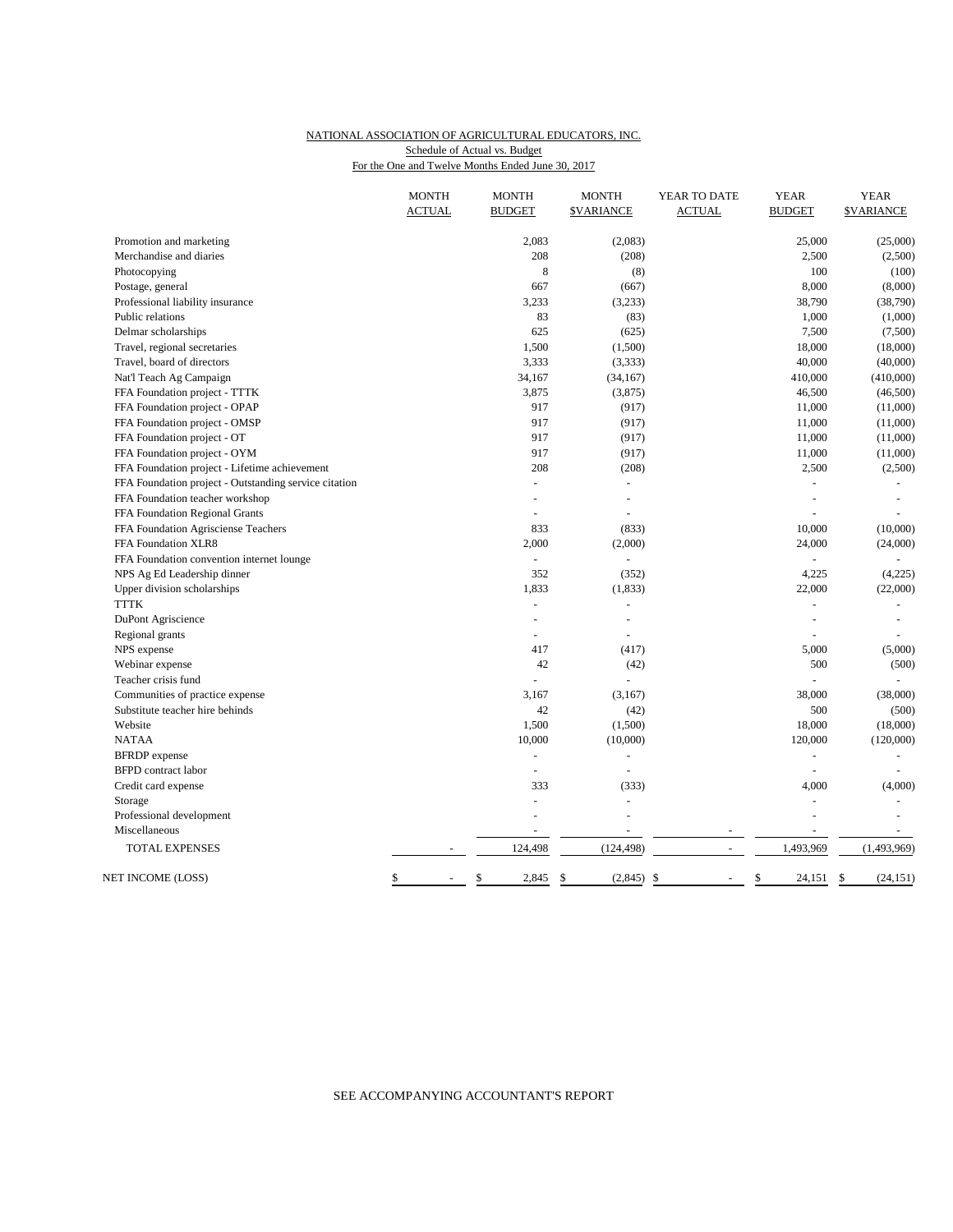#### NATIONAL ASSOCIATION OF AGRICULTURAL EDUCATORS, INC. Schedule of Convention Revenue and Expenses For the One and Twelve Months Ended June 30, 2017

|                                           | <b>MONTH</b><br><b>ACTUAL</b> | <b>MONTH</b><br><b>BUDGET</b> |              | <b>MONTH</b><br><b>SVARIANCE</b> | YEAR TO DATE<br><b>ACTUAL</b> |    | <b>YEAR</b><br><b>BUDGET</b> |   | <b>YEAR</b><br><b>SVARIANCE</b> |
|-------------------------------------------|-------------------------------|-------------------------------|--------------|----------------------------------|-------------------------------|----|------------------------------|---|---------------------------------|
| <b>REVENUE</b>                            |                               |                               |              |                                  |                               |    |                              |   |                                 |
| Convention, registration                  | \$                            | \$<br>9,583                   | $\mathbf{s}$ | (9,583)                          |                               | \$ | 115,000                      | S | (115,000)                       |
| Convention, trade show                    |                               |                               |              |                                  |                               |    |                              |   |                                 |
| Convention, sponsorships - FFA Foundation |                               | 5,000                         |              | (5,000)                          |                               |    | 60,000                       |   | (60,000)                        |
| Convention, host state social             |                               |                               |              |                                  |                               |    |                              |   |                                 |
| Convention, sponsorships                  |                               | 2,000                         |              | (2,000)                          |                               |    | 24,000                       |   | (24,000)                        |
| <b>TOTAL REVENUE</b>                      |                               | 16,583                        |              | (16, 583)                        |                               |    | 199,000                      |   | (199,000)                       |
| <b>EXPENSES</b>                           |                               |                               |              |                                  |                               |    |                              |   |                                 |
| Convention, plaques and trophies          |                               | 167                           |              | (167)                            |                               |    | 2,000                        |   | (2,000)                         |
| Convention, printing                      |                               |                               |              |                                  |                               |    |                              |   |                                 |
| Convention, awards                        |                               |                               |              |                                  |                               |    | 10,000                       |   | (10,000)                        |
| Convention, miscellaneous                 |                               |                               |              |                                  |                               |    |                              |   |                                 |
| Convention, meal functions                |                               | 833                           |              | (833)                            |                               |    | 10,000                       |   | (10,000)                        |
| Convention, promotion and marketing       |                               | 167                           |              | (167)                            |                               |    | 2,000                        |   | (2,000)                         |
| Convention, postage and shipping          |                               | 167                           |              | (167)                            |                               |    | 2,000                        |   | (2,000)                         |
| Convention, equipment rental              |                               | 1,667                         |              | (1,667)                          |                               |    | 20,000                       |   | (20,000)                        |
| Convention, host state social             |                               |                               |              |                                  |                               |    |                              |   |                                 |
| Convention, committee expense             |                               | 379                           |              | (379)                            |                               |    | 4,550                        |   | (4,550)                         |
| Convention, sponsorships - FFA Foundation |                               | 4,583                         |              | (4,583)                          |                               |    | 55,000                       |   | (55,000)                        |
| Convention, travel/board of directors     |                               | 1,917                         |              | (1,917)                          |                               |    | 23,000                       |   | (23,000)                        |
| Convention, staff travel                  |                               | 1.000                         |              | (1,000)                          |                               |    | 12,000                       |   | (12,000)                        |
| <b>TOTAL EXPENSES</b>                     |                               | 10,880                        |              | (10, 880)                        |                               |    | 140,550                      |   | (140, 550)                      |
| NET INCOME (LOSS)                         |                               | 5,703                         | \$           | $(5,703)$ \$                     |                               |    | 58,450                       | S | (58, 450)                       |